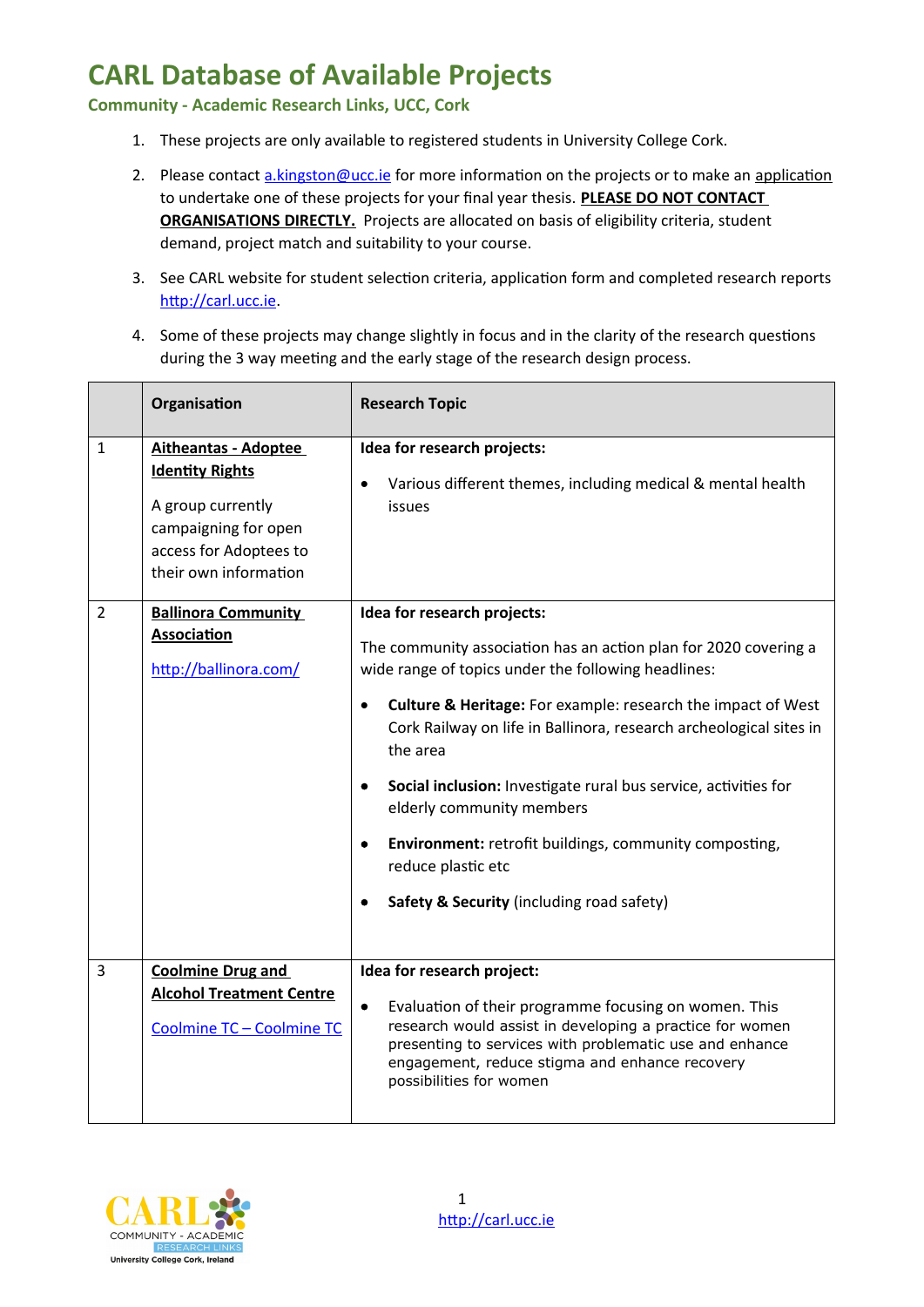**Community - Academic Research Links, UCC, Cork**

| 4              | <b>Cope Foundation</b>                                                                                                                                                          | Ideas for research project:                                                                                                                                                                                                                                                                                                                                                                                                                                                                                                                                                                                                                                                                                              |
|----------------|---------------------------------------------------------------------------------------------------------------------------------------------------------------------------------|--------------------------------------------------------------------------------------------------------------------------------------------------------------------------------------------------------------------------------------------------------------------------------------------------------------------------------------------------------------------------------------------------------------------------------------------------------------------------------------------------------------------------------------------------------------------------------------------------------------------------------------------------------------------------------------------------------------------------|
|                | https://www.cope-<br>foundation.ie/                                                                                                                                             | The role of a job coach in supporting people with additional<br>$\bullet$<br>needs in getting and maintaining employment                                                                                                                                                                                                                                                                                                                                                                                                                                                                                                                                                                                                 |
| 5              | <b>Cork Cycling Campaign</b>                                                                                                                                                    | Ideas for research project:                                                                                                                                                                                                                                                                                                                                                                                                                                                                                                                                                                                                                                                                                              |
|                | Cork Cycling Campaign<br>works with local councils,<br>community groups, and<br>other institutions to<br>improve cycling<br>infrastructure and to<br>encourage people to cycle. | The Cork Cycling Campaign would like to understand people's<br>$\bullet$<br>attitudes to cycling in Cork. In particular, we would like to gain<br>insight into the views of people who currently do not cycle, or<br>who cycle very rarely.                                                                                                                                                                                                                                                                                                                                                                                                                                                                              |
|                |                                                                                                                                                                                 | We would like to understand what barriers exist that prevent<br>$\bullet$<br>these people cycling or what reasons they people have for<br>choosing not to cycle (safety concerns, weather concerns,<br>dislike of cycling, etc).                                                                                                                                                                                                                                                                                                                                                                                                                                                                                         |
|                |                                                                                                                                                                                 | In particular, we would like to find out what types of road<br>$\bullet$<br>infrastructure would appeal to people and cause them to<br>consider switching to cycling.                                                                                                                                                                                                                                                                                                                                                                                                                                                                                                                                                    |
| 6              | <b>Cork Nature Network</b>                                                                                                                                                      | Idea for research project:                                                                                                                                                                                                                                                                                                                                                                                                                                                                                                                                                                                                                                                                                               |
|                | Environmental association<br>with main office in<br>Castletownroche but<br>covering all of Cork                                                                                 | We are seeking to understand the engagement on the<br>value of trees in Ireland in terms of biodiversity and for<br>climate change, in particular in relation to guidelines on<br>hedgerow and tree cutting. Every year many cases of tree<br>removal and hedge cutting (during the months when<br>hedgerows are not to be cut) are reported to Cork Nature<br>Network. We would like to investigate what the current<br>level of knowledge is and what is the understanding of<br>their value to us in terms of biodiversity and climate<br>change.<br>What is the understanding of how these types of habitats<br>should be managed? The research could include<br>questionnaires for councillors and for land owners. |
| $\overline{7}$ | Fairhill/Fairfield                                                                                                                                                              | Ideas for research project:                                                                                                                                                                                                                                                                                                                                                                                                                                                                                                                                                                                                                                                                                              |
|                | <b>Community Association</b><br>& Fairhill Youth<br><b>Community Facility</b>                                                                                                   | 1) Map the voices of various cohorts in the Fairhill community such<br>as young people, parents, older people 65+, people with<br>disabilities etc. (ie. Potential users of such facility) with youth and                                                                                                                                                                                                                                                                                                                                                                                                                                                                                                                |



[http://carl.ucc.ie](http://carl.ucc.ie/)  2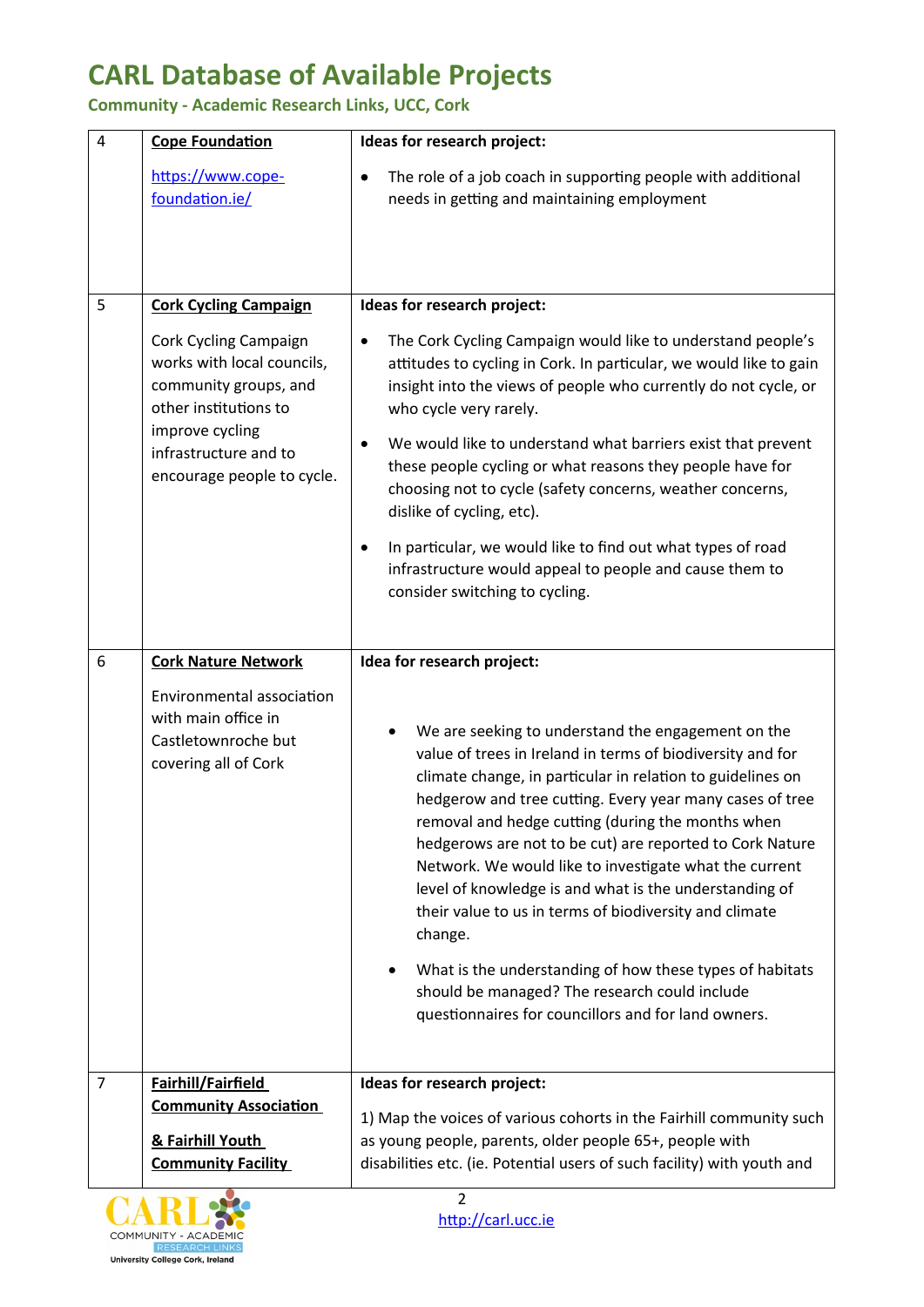**Community - Academic Research Links, UCC, Cork**

| <b>Working Group</b>                                                                                                                                                                                                                                                                                               | community participation being a key underpinning of the research.                                                                                                                                                                                                                                                                                                                                                                                                                                                                                                                                                                                                                                       |
|--------------------------------------------------------------------------------------------------------------------------------------------------------------------------------------------------------------------------------------------------------------------------------------------------------------------|---------------------------------------------------------------------------------------------------------------------------------------------------------------------------------------------------------------------------------------------------------------------------------------------------------------------------------------------------------------------------------------------------------------------------------------------------------------------------------------------------------------------------------------------------------------------------------------------------------------------------------------------------------------------------------------------------------|
| (Submitted by Cork City<br>Partnership)                                                                                                                                                                                                                                                                            | 2) A mapping exercise to examine and establish the deficit and the<br>gap in services to bolster a plan being drafted by a local Working<br>Group who intend to develop a call for action to develop a Youth<br>and Community Facility.                                                                                                                                                                                                                                                                                                                                                                                                                                                                 |
|                                                                                                                                                                                                                                                                                                                    | 3) Explore how the spatial status of 'Disadvantaged' could be<br>challenged and improved by inputs such as Placemaking and<br>Community Development. Also, how a Youth + Community facility<br>would assist that process as well as enhancing community health<br>and wellbeing.                                                                                                                                                                                                                                                                                                                                                                                                                        |
|                                                                                                                                                                                                                                                                                                                    | 4) Further examine anti-social behaviour and juvenile crime<br>amongst the youth population of Fairhill and how their needs can<br>be me through the introduction of a youth and community facility.                                                                                                                                                                                                                                                                                                                                                                                                                                                                                                    |
|                                                                                                                                                                                                                                                                                                                    | The suggested topics will build on a previous CARL project; 'Spaces,<br>Places and Young People: Exploring Youth Voices of Fair Hill'<br>https://www.ucc.ie/en/media/research/carl/JayneGroarkeCARLRe<br>searchReport2019.pdf)                                                                                                                                                                                                                                                                                                                                                                                                                                                                          |
| 8<br><b>Irish Bee Conservation</b>                                                                                                                                                                                                                                                                                 | Ideas for research project:                                                                                                                                                                                                                                                                                                                                                                                                                                                                                                                                                                                                                                                                             |
| Project (IBCP)<br>The Irish Bee Conservation<br>Project (IBCP) was<br>established to provide<br>information to<br>communities regarding bee<br>habitat requirements and<br>to increase the survival of<br>all species of native Irish<br>bees through research,<br>ecology support and<br>biodiversity protection. | Our project research has been focused on the Varroa mite parasite<br>which is the greatest threat to Ireland's native honeybee. The<br>study and breeding programme will be entering its 5th year at our<br>dedicated research apiaries and laboratory during 2020. Results<br>have been encouraging where selected colonies are now showing<br>tolerance of the Varroa mite through the expression of natural<br>traits contained within the bee's genome. We would like the<br>assistance of suitably educated/experienced personnel to further<br>investigate the following areas:<br>Bee lodge monitoring for honey and solitary bees.<br>Monitor breeder colonies for varroa tolerance. The impact |
|                                                                                                                                                                                                                                                                                                                    | of pollination.<br>Monitor bees in the wild and sample same for disease as<br>the project progresses.                                                                                                                                                                                                                                                                                                                                                                                                                                                                                                                                                                                                   |
|                                                                                                                                                                                                                                                                                                                    | Monitor a number of lodges for honey bee occupancy and                                                                                                                                                                                                                                                                                                                                                                                                                                                                                                                                                                                                                                                  |



[http://carl.ucc.ie](http://carl.ucc.ie/)  3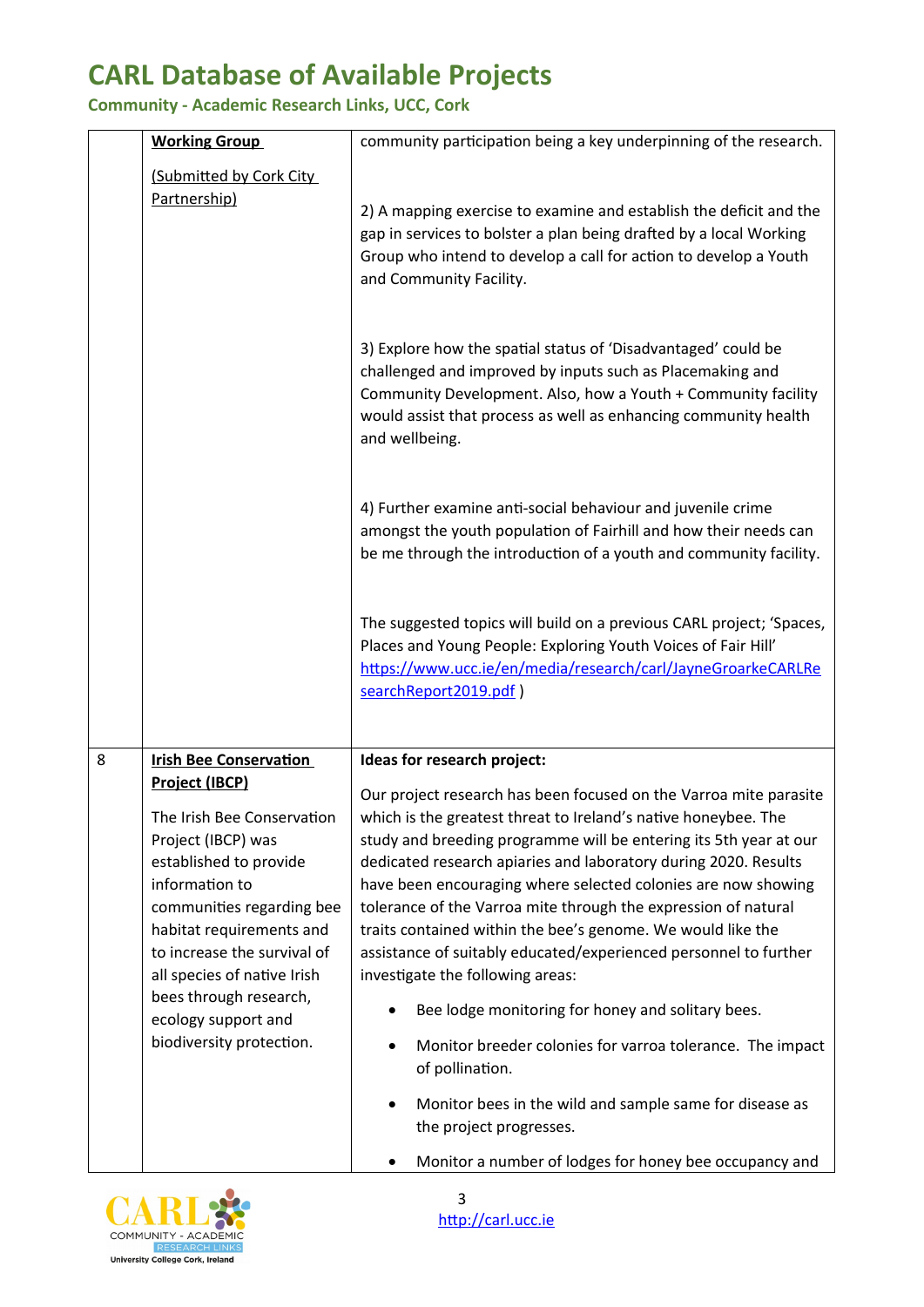**Community - Academic Research Links, UCC, Cork**

|    |                                                                                                                                           | purity.                                                                                                                                                                                                                                                                                                                                                                                                                                                                                                                                                                                                                                                                                    |
|----|-------------------------------------------------------------------------------------------------------------------------------------------|--------------------------------------------------------------------------------------------------------------------------------------------------------------------------------------------------------------------------------------------------------------------------------------------------------------------------------------------------------------------------------------------------------------------------------------------------------------------------------------------------------------------------------------------------------------------------------------------------------------------------------------------------------------------------------------------|
|    |                                                                                                                                           | Re-wild specific stocks and monitor survival.                                                                                                                                                                                                                                                                                                                                                                                                                                                                                                                                                                                                                                              |
|    |                                                                                                                                           | Effects of climate change on native bees.                                                                                                                                                                                                                                                                                                                                                                                                                                                                                                                                                                                                                                                  |
|    |                                                                                                                                           | Compare Irelands native solitary bees to those in Europe<br>$\bullet$<br>and investigate whether their DNA composition is<br>different.                                                                                                                                                                                                                                                                                                                                                                                                                                                                                                                                                    |
| 9  | <b>Leave No Trace Ireland</b>                                                                                                             | Ideas for research projects:                                                                                                                                                                                                                                                                                                                                                                                                                                                                                                                                                                                                                                                               |
|    | Environmental educational<br>group (offices in<br>Blanchardstown and<br>Westport)<br>http://<br>www.leavenotraceireland.<br>$org/$        | Investigating the impact of outdoor recreational activities in<br>$\bullet$<br>Irelands wetlands.<br>Examination of the effects of trampling in Ireland's<br>$\bullet$<br>meadowlands and the efficacy of signage as a deterrent to the<br>creation of user created trails.<br>The influence of bins as a means to mitigate the amount of<br>$\bullet$<br>littering in the Irish countryside, a cost benefit analysis.<br>An examination of the environmental, social and economic<br>cost of wildfires in Ireland.<br>Unleashed. An examination of non-compliance with leashing<br>$\bullet$<br>dogs in Nature Reserves across Ireland and the effects of the<br>disturbance on wildlife. |
| 10 | <b>Magazine Road and</b>                                                                                                                  | Ideas for research projects:                                                                                                                                                                                                                                                                                                                                                                                                                                                                                                                                                                                                                                                               |
|    | <b>Surrounding Area</b><br><b>Residents Association</b><br>The association represents<br>the permanent residents                          | The permanent residential population in the area is in danger of<br>dying out. Years of antisocial behaviour, filthy streets and gardens,<br>difficult parking, the risk of buying a house in the neighbourhood<br>has ensured that very few families buy into the area.                                                                                                                                                                                                                                                                                                                                                                                                                   |
|    | who live in the immediate<br>area of Magazine Road and<br>adjacent streets. 70% of<br>the houses in the area are<br>occupied by students. | The area is/should be an ideal area for children with fabulous<br>schools and facilities around. The houses are large with big gardens<br>and are perfect for families. Students are not hostile aliens from<br>outer space, they are young adults.                                                                                                                                                                                                                                                                                                                                                                                                                                        |
|    | The association works to<br>improve the living<br>standards of the<br>remaining residents                                                 | It should be possible for permanent residents and students to live<br>peacefully together, without the student population destroying the<br>permanent population. We are very familiar with the problems of<br>the area. We need research help identifying possible solutions.                                                                                                                                                                                                                                                                                                                                                                                                             |
|    |                                                                                                                                           | Environmental themes (planning and parking policies at a local<br>1)<br>authority level which safeguard the long-term sustainability of<br>residential areas).                                                                                                                                                                                                                                                                                                                                                                                                                                                                                                                             |

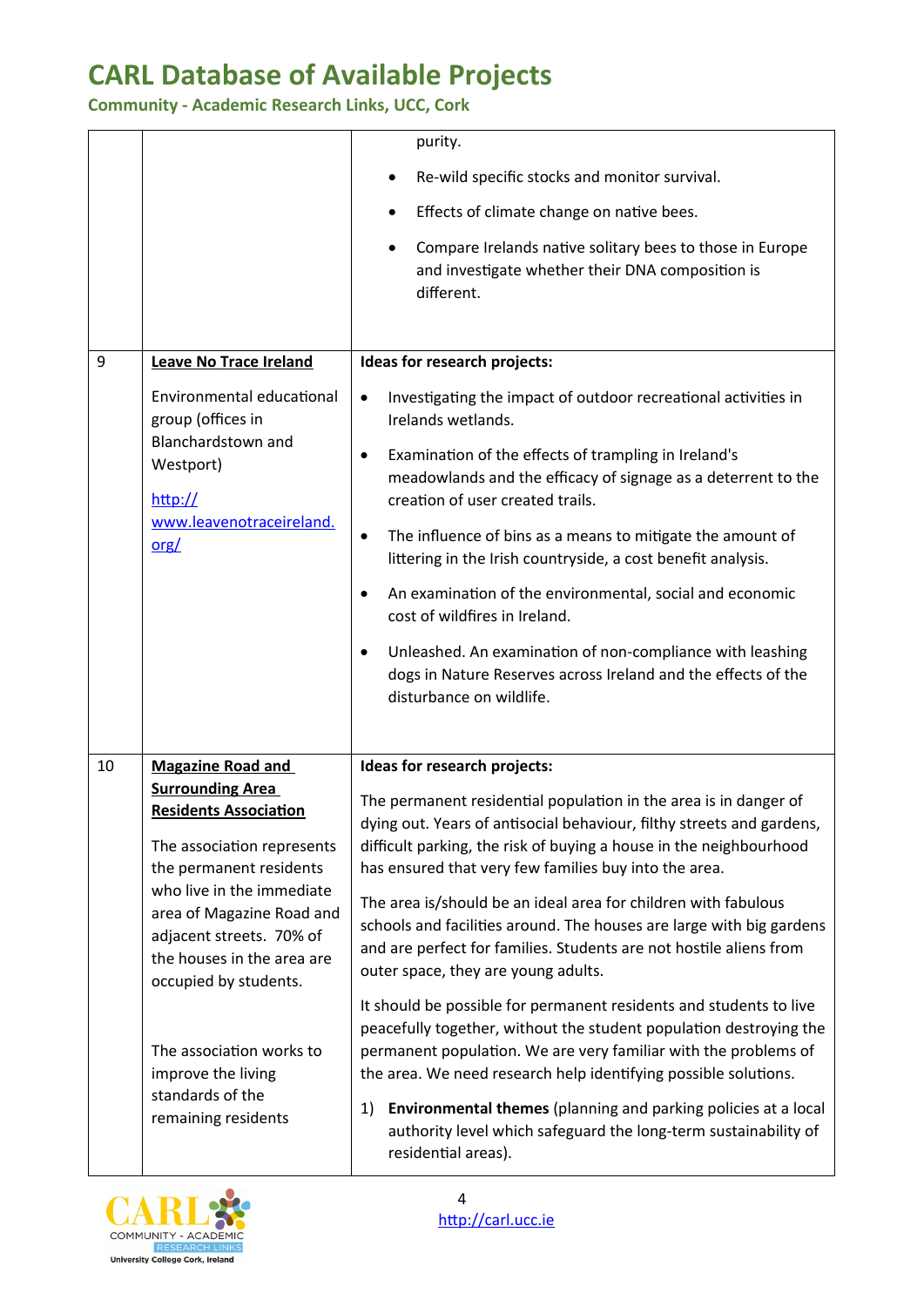**Community - Academic Research Links, UCC, Cork**

|    | The association has<br>established relationships<br>with UCC, the Guards, Cork<br>City Council, local political<br>representatives and<br>statuary bodies to further<br>that aim. | Architectural themes (preservation of the substantial Victorian<br>2)<br>housing stock in the area from overly large extensions and bad<br>conversions, the maintenance and promotion of green areas<br>and gardens in the face of extensions and the removal of<br>gardens for driveways).                                                                                                                                                                                                                                                                                                                                                                                                                                                       |
|----|-----------------------------------------------------------------------------------------------------------------------------------------------------------------------------------|---------------------------------------------------------------------------------------------------------------------------------------------------------------------------------------------------------------------------------------------------------------------------------------------------------------------------------------------------------------------------------------------------------------------------------------------------------------------------------------------------------------------------------------------------------------------------------------------------------------------------------------------------------------------------------------------------------------------------------------------------|
| 11 | <b>Presentation Ballyphehane</b><br><b>Secondary School Cork</b>                                                                                                                  | Ideas for research project:<br>Presentation Ballyphehane Secondary School is a Deis school with<br>just under 200 female students. They wish to explore how to make<br>a difference to migrant women in their area by providing a<br>sustainable transition between second level education to third<br>level education. They have a high density of multicultural students<br>in the school, that join at various stages of the academic year. This<br>proves challenging for both teachers and students. The school<br>hopes to offer a stand-alone class to female students who wish to<br>complete a Leaving Certificate and transition to further education<br>and hope to identify a gap in the market in terms of creating such a<br>class. |
|    |                                                                                                                                                                                   | Their proposed research would entail:<br>Looking at second level opportunities available to migrant<br>women and women aged 16-22 residing in direct provision<br>in the Cork city area<br>Investigate a possible decline of numbers attending single<br>sex schools in the city<br>Identify what policies are in place to support female<br>$\bullet$<br>migrant students attending second level education and<br>transitioning to third level with limited accessibility to the<br>Irish curriculum                                                                                                                                                                                                                                             |
| 12 | <b>Social Care Ireland</b>                                                                                                                                                        | Ideas for research project:                                                                                                                                                                                                                                                                                                                                                                                                                                                                                                                                                                                                                                                                                                                       |
|    | https://<br>socialcareireland.ie/<br>SCI provides Members with<br>advocacy, representation,<br>support in the practice of<br>Social Care Workd                                    | Investigate the role of voluntary service provision of residential<br>٠<br>services for vulnerable and marginalised children                                                                                                                                                                                                                                                                                                                                                                                                                                                                                                                                                                                                                      |
| 13 | The Rainbow Club Cork<br><b>Centre for Autism</b><br>www.rainbowclub.ie<br>The Rainbow Club Cork                                                                                  | Ideas for research projects:<br>Survey among the parents regarding what are their children's<br>$\bullet$<br>needs? Waiting time re assessments, pre-school placements,<br>school placements, therapies                                                                                                                                                                                                                                                                                                                                                                                                                                                                                                                                           |
|    | Centre for Autism (RCCCA)                                                                                                                                                         | Mapping various autism services in Ireland. Where does the                                                                                                                                                                                                                                                                                                                                                                                                                                                                                                                                                                                                                                                                                        |



[http://carl.ucc.ie](http://carl.ucc.ie/)  5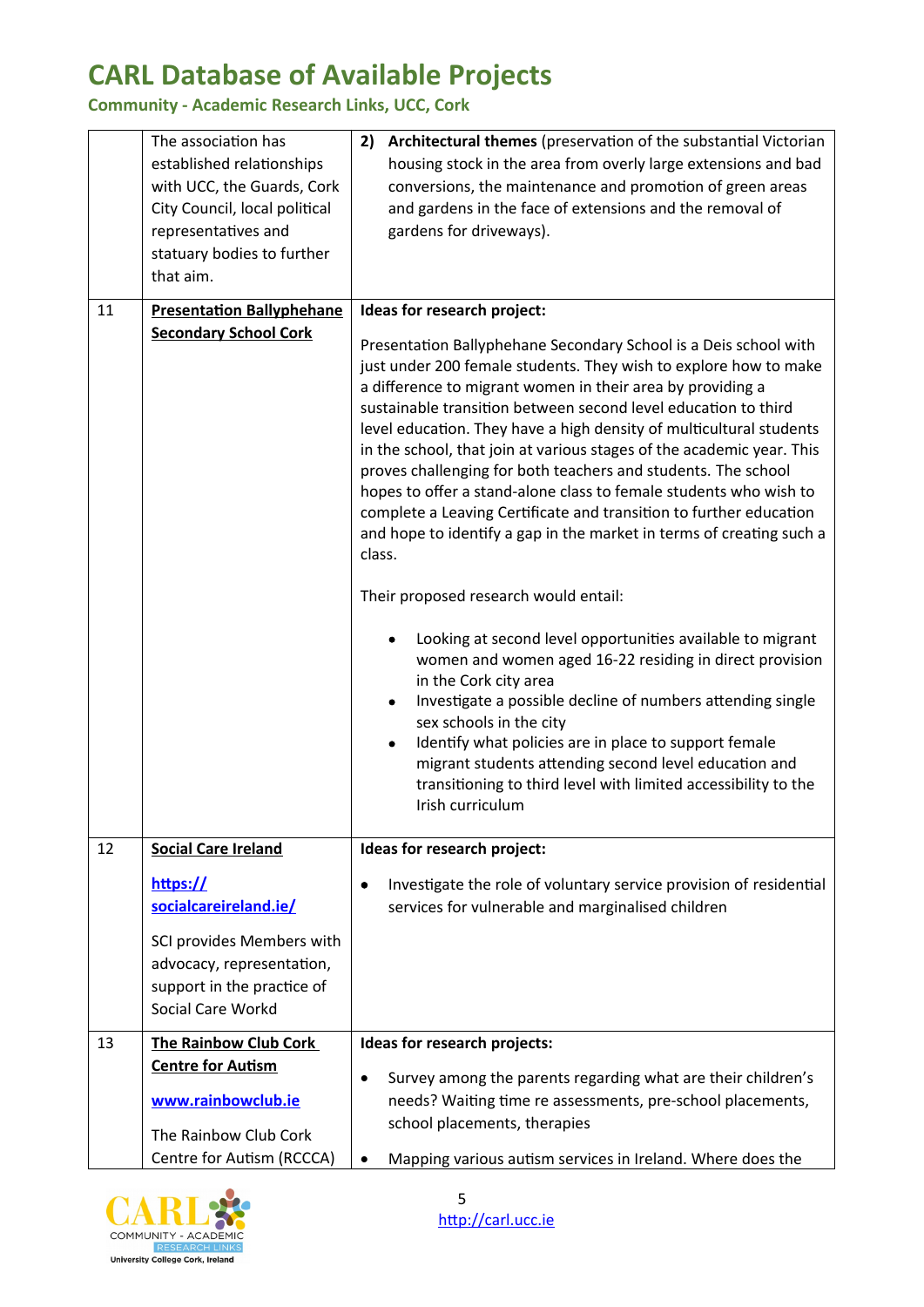**Community - Academic Research Links, UCC, Cork**

|    | is trying to help build a<br>bigger and brighter future<br>for many children and<br>young adults with Autism.<br>We are a voluntary run<br>charity currently at full<br>capacity supporting 408<br>children and their families<br>in areas of difficulty<br>providing a place they can<br>belong, be accepted,<br>understood and offer<br>support. | Rainbow Club fit in? Where are the gaps?<br>International comparative study: what is done elsewhere for<br>$\bullet$<br>children with autism?<br>Evaluate the various therapies contributed by professionals to<br>$\bullet$<br>the Rainbow children. What are these various therapies<br>(speech therapy, occupational therapy) and what do they do?                                                                                                                                                                                                                                                                                                                                                                                                                                                          |
|----|----------------------------------------------------------------------------------------------------------------------------------------------------------------------------------------------------------------------------------------------------------------------------------------------------------------------------------------------------|----------------------------------------------------------------------------------------------------------------------------------------------------------------------------------------------------------------------------------------------------------------------------------------------------------------------------------------------------------------------------------------------------------------------------------------------------------------------------------------------------------------------------------------------------------------------------------------------------------------------------------------------------------------------------------------------------------------------------------------------------------------------------------------------------------------|
| 14 | <b>Tracton Biodiversity Group</b>                                                                                                                                                                                                                                                                                                                  | Idea for research project:                                                                                                                                                                                                                                                                                                                                                                                                                                                                                                                                                                                                                                                                                                                                                                                     |
|    | Group of 100 residents in<br>Tracton (Co Cork)<br>concerned with the loss of<br>wild habitats associated<br>with intensive agricultural<br>and forestry practices with<br>the resulting degradation<br>and loss of biodiversity in<br>the area.                                                                                                    | To survey the current habitats in the area and continue to<br>catalogue the species that live in those habitats.<br>To inform public policy, legislators, decision-makers, planners,<br>$\bullet$<br>public representatives and the general public of the precious<br>but extremely fragile ecosystems and habitats in the Tracton<br>area.<br>In collaboration with stakeholders and public bodies, to work<br>$\bullet$<br>out ways to protect and where necessary enhance those<br>habitats and ensure their continuing existence and<br>sustainability for current and future generations.<br>To develop and implement experiential and interactive<br>٠<br>educational programmes within the local schools and the<br>wider community, on why and how we need to protect the<br>biodiversity in the area. |
| 15 | <b>We Care Collective</b>                                                                                                                                                                                                                                                                                                                          | Idea for research project:                                                                                                                                                                                                                                                                                                                                                                                                                                                                                                                                                                                                                                                                                                                                                                                     |
|    | Campaigning for disability<br>rights and support for<br>families of children and<br>people with additional<br>needs.                                                                                                                                                                                                                               | The objective is to unite all groups/stakeholders around<br>disabilities/additional needs under one 'roof'. Disability services in<br>Ireland are very fragmented and it is an extremely difficult jungle<br>to navigate through.                                                                                                                                                                                                                                                                                                                                                                                                                                                                                                                                                                              |
|    | We envision a modern<br>Ireland which leads the<br>world as a progressive<br>model of 'universal care',<br>of a society which is proud<br>of its interdependency on<br>one another, and where                                                                                                                                                      | The first part of the proposal is to have a student/group of<br>students who map existing support groups and service<br>providers (local and national) and explore ways of uniting<br>these.<br>Secondly, to identify gaps of service provision and how                                                                                                                                                                                                                                                                                                                                                                                                                                                                                                                                                        |